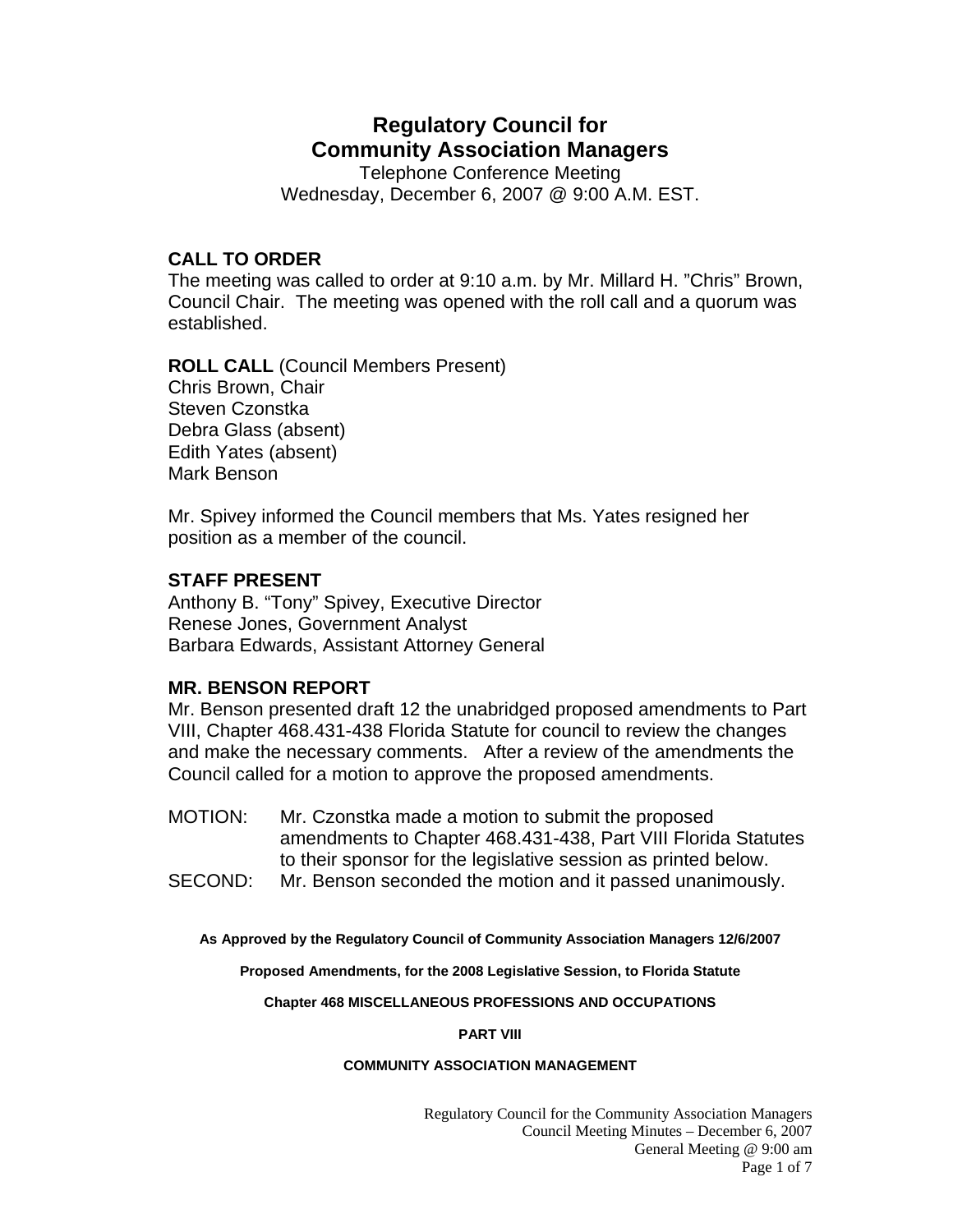#### Deletions indicated by strike through

Additions indicated by underline

#### 468.431 Definitions.

468.4315 Board Regulatory Council of Community Association Managers.

468.432 Licensure of community association managers; exceptions.

468.433 Licensure by examination.

468.4336 Renewal of license.

468.4337 Continuing education.

468.4338 Reactivation; continuing education.

468.435 Fees; establishment; disposition.

468.436 Disciplinary proceedings.

468.4365 Availability of disciplinary records and proceedings.

468.437 Penalties.

468.438 Timeshare management firms.

#### **468.431 Definitions.**--

(1) "Community association" means a residential homeowners' association in which membership is a condition of ownership of a unit in a planned unit development, or of a lot for a home or a mobile home, or of a townhouse, villa, condominium, cooperative, or other residential unit which is part of a residential development scheme and which is authorized to impose a fee which may become a lien on the parcel.

2) "Community association management" means any of the following practices requiring substantial specialized knowledge, judgment, and managerial skill when done for remuneration and when the association or associations served contain more than 50 units or have an annual budget or budgets in excess of \$100,000 : controlling or disbursing funds of a community association, preparing budgets or other financial documents for a community association, assisting in the noticing or conduct of community association meetings, and coordinating maintenance for the residential development and other day-to-day services involved with the operation of a community association. A person who performs clerical or ministerial functions under the direct supervision and control of a licensed manager or who is charged only with performing the maintenance of a community association and who does not assist in any of the management services described in this subsection is not required to be licensed under this part.

(3) "Community association management firm" means a corporation, limited liability company, partnership, trust, association, sole proprietorship or other like organization engaging in the business of community association management to provide any of the services described in subsection (2).

(34) "Community association manager" means a natural person who is licensed pursuant to this part to perform community association management services.

(45) " Board Council" means the Board Regulatory Council of Community Association Managers.

(56) "Department" means the Department of Business and Professional Regulation.

#### **468.4315 Board Regulatory Council of Community Association Managers.**--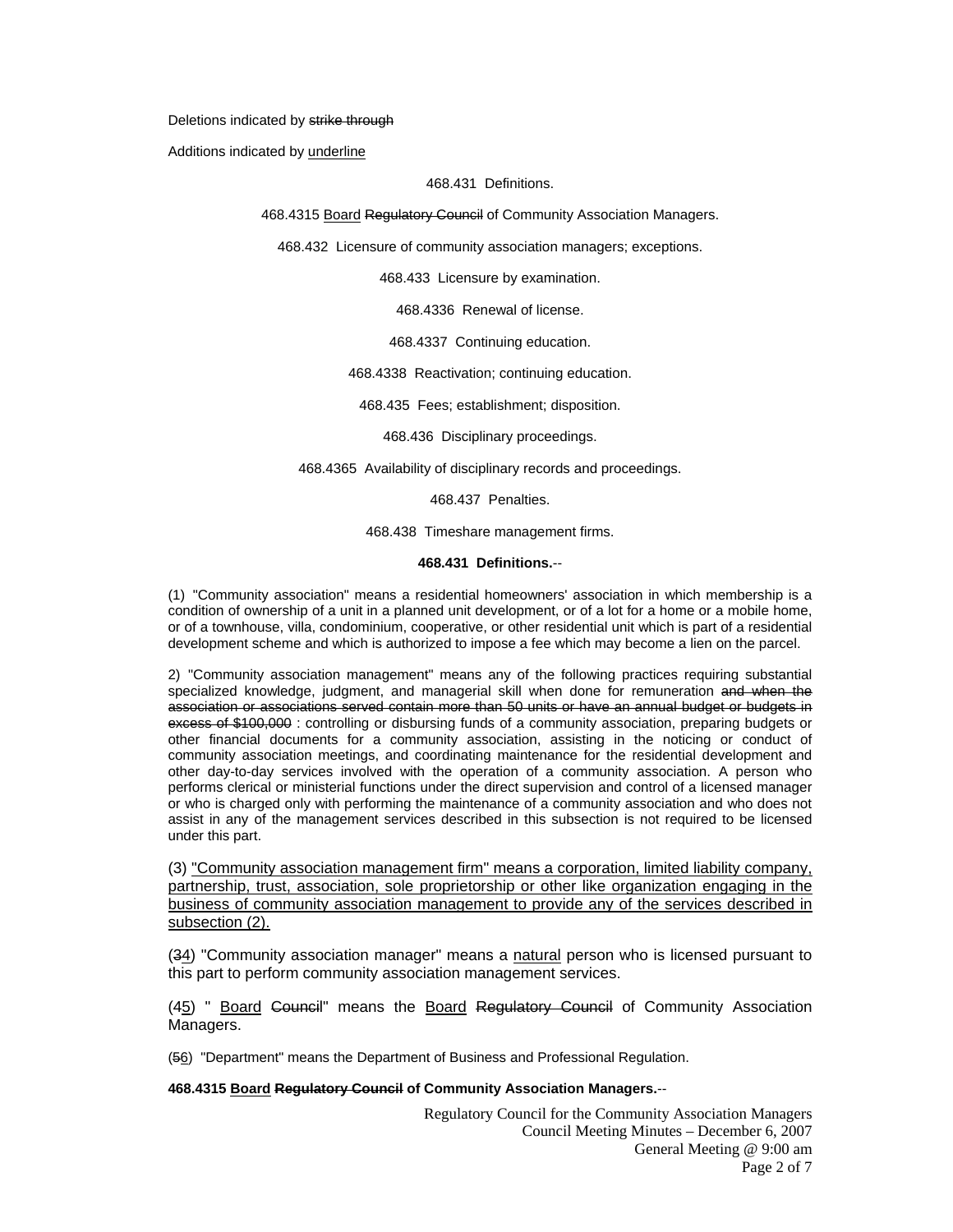(1) The Board Regulatory Council of Community Association Managers is created within the division and shall consist of seven members appointed by the Governor and confirmed by the Senate.

(a) Five members of the board council shall be licensed community association managers, one of whom may shall be a community association manager employed by a timeshare managing entity as described in s. 468.438 and 721.13, who have held an active license for at least 5 years. The remaining two board council members shall be residents of this state and must not be or ever have been connected with the business of community association management but shall not be precluded from serving by being or having been a resident or board member of a community association.

(b) The Governor shall appoint members for terms of 4 years. Such members shall serve until their successors are appointed. Members' service on the board council shall begin upon appointment and shall continue until their successors are appointed.

(2) The board council may shall adopt rules relating to the licensure examination, continuing education requirements, continuing education providers, fees, and professional practice standards to assist the department in carrying out the duties and authorities conferred upon the department by this part.

(3) To the extent the council The board is authorized to exercise functions otherwise exercised by a board pursuant to chapter 455, the provisions of chapter 455 and s. 20.165 relating to regulatory boards shall apply, including, but not limited to, provisions relating to board rules and the accountability and liability of board members. All proceedings and actions of the board council are subject to the provisions of chapter 120. In addition, the provisions of chapter 455 and s. 20.165 shall apply to the department in carrying out the duties and authorities conferred upon the department by this part.

(4) The board shall establish a program of public education concerning professional community association management.

(5) Members of the board shall serve without compensation but are entitled to receive per diem and travel expenses pursuant to s. 112.061 while on board approved official business.

(6) Among the functions of the board shall be to:

(a) Receive input regarding issues of concern with respect to community association management and recommendations for changes in applicable laws.

(b) Review, evaluate, and advise the division concerning revisions and adoption of rules affecting community association management.

(c) Recommend improvements, if needed, in the education programs offered by the division.

### **468.432 Licensure of community association managers; community association management firms; exceptions.**

(1) A person shall not manage or hold himself out to the public as being able to manage a community association in this state unless he is licensed by the department in accordance with the provisions of this part. However, nothing in this part prohibits any person licensed in this state under any other law or court rule from engaging in the profession for which he is licensed.

(2) Nothing in this part prohibits a corporation, partnership, trust, association, or other like organization from engaging in the business of community association management in this state unless it is without being licensed if it employs licensed natural persons in the direct provision of community association management services. Such corporation, partnership,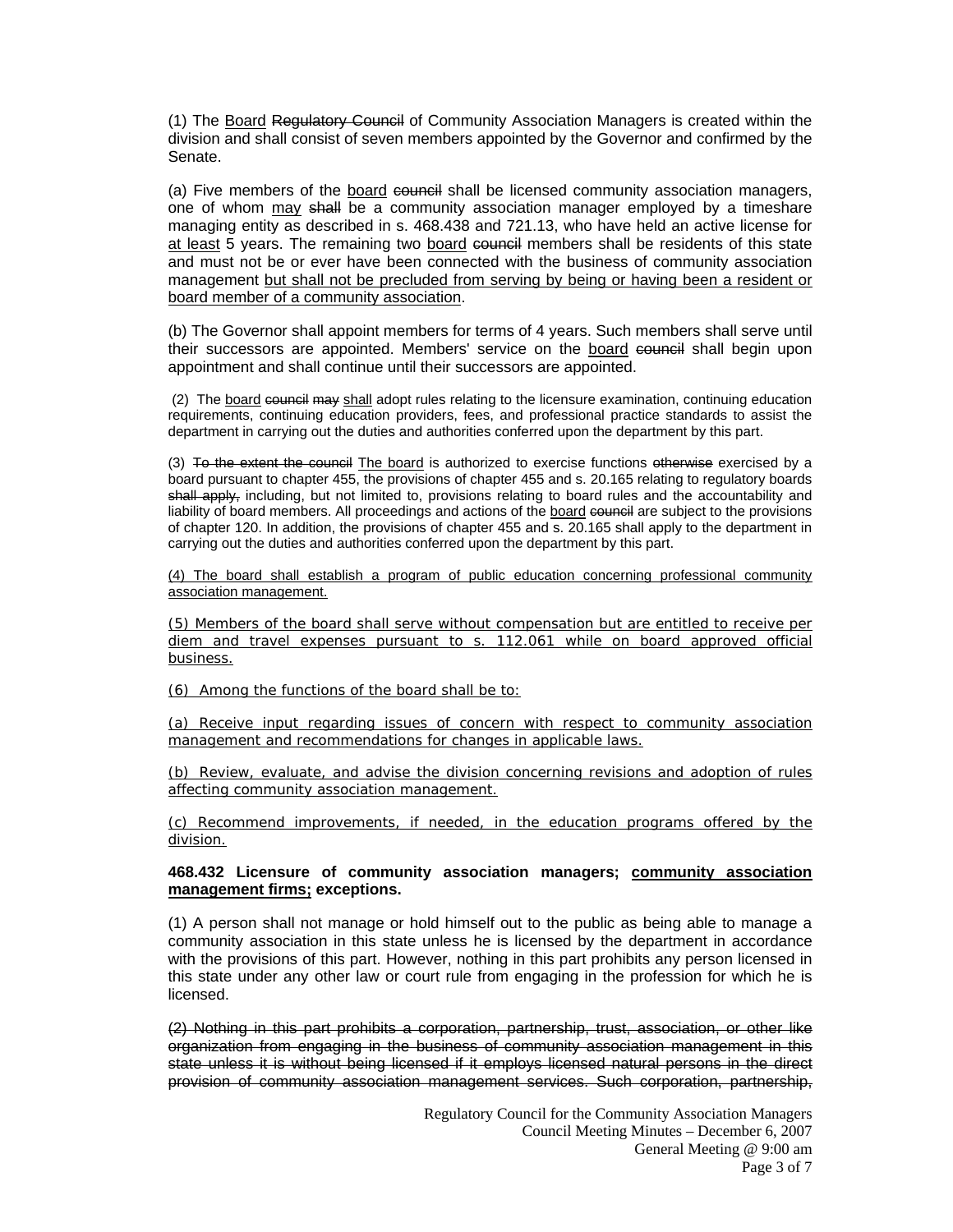trust, association, or other organization shall also file with the department a statement on a form approved by the department that it submits itself to the rules of the council and the department and the provisions of this part which the department deems applicable.

(2) As of January 1, 2009 a community association management firm or other like organization shall not engage nor hold itself out to the public as being able to engage in the business of community association management in this state unless it is licensed by the department as a community association management firm in accordance with the provisions of this part

(a) A community association management firm or other like organization desiring to be licensed as a community association management firm shall apply to the department on a form approved by the department together with the application and licensure fees required by s. 468.435(1)(a) and (g). Each community association management firm applying for licensure under this subsection must be actively registered and authorized to do business in this state.

(b) On its application each applicant shall designate a licensed community association manager who shall be required to respond to all inquires from and investigations by the department or division.

(c) Each licensed community association management firm shall notify the department within thirty days of the change of information contained in the application upon which licensure is based.

(d) A community association management firm license shall expire September 30 of odd numbered years and shall be renewed every two years. An application for renewal shall be accompanied by the renewal fee as required by s. 468.435(1) (d).

(e) The department shall license each applicant who the department certifies as meeting the requirements of this subsection.

(f) If the license of at least one individual active community association manager member is not in force, the license of the community association management firm or other like organization is cancelled automatically during that time.

(g) Any community association management firm or other like organization agrees by being licensed that it will employ only licensed persons in the direct provision of community association management services as defined in s. 468.431(2).

#### **468.433 Licensure by examination.**--

(1) A person desiring to be licensed as a community association manager shall apply to the department to take the licensure examination. Each applicant must file a complete set of fingerprints that have been taken by an authorized law enforcement officer, which set of fingerprints shall be submitted to the Department of Law Enforcement for state processing and to the Federal Bureau of Investigation for federal processing. The cost of processing shall be borne by the applicant.

(2) The department shall examine each applicant who is at least 18 years of age, who has successfully completed all prelicensure education requirements, and who the department certifies is of good moral character.

(a) Good moral character means a personal history of honesty, fairness, and respect for the rights of others and for the laws of this state and nation.

(b) The department may refuse to certify an applicant only if: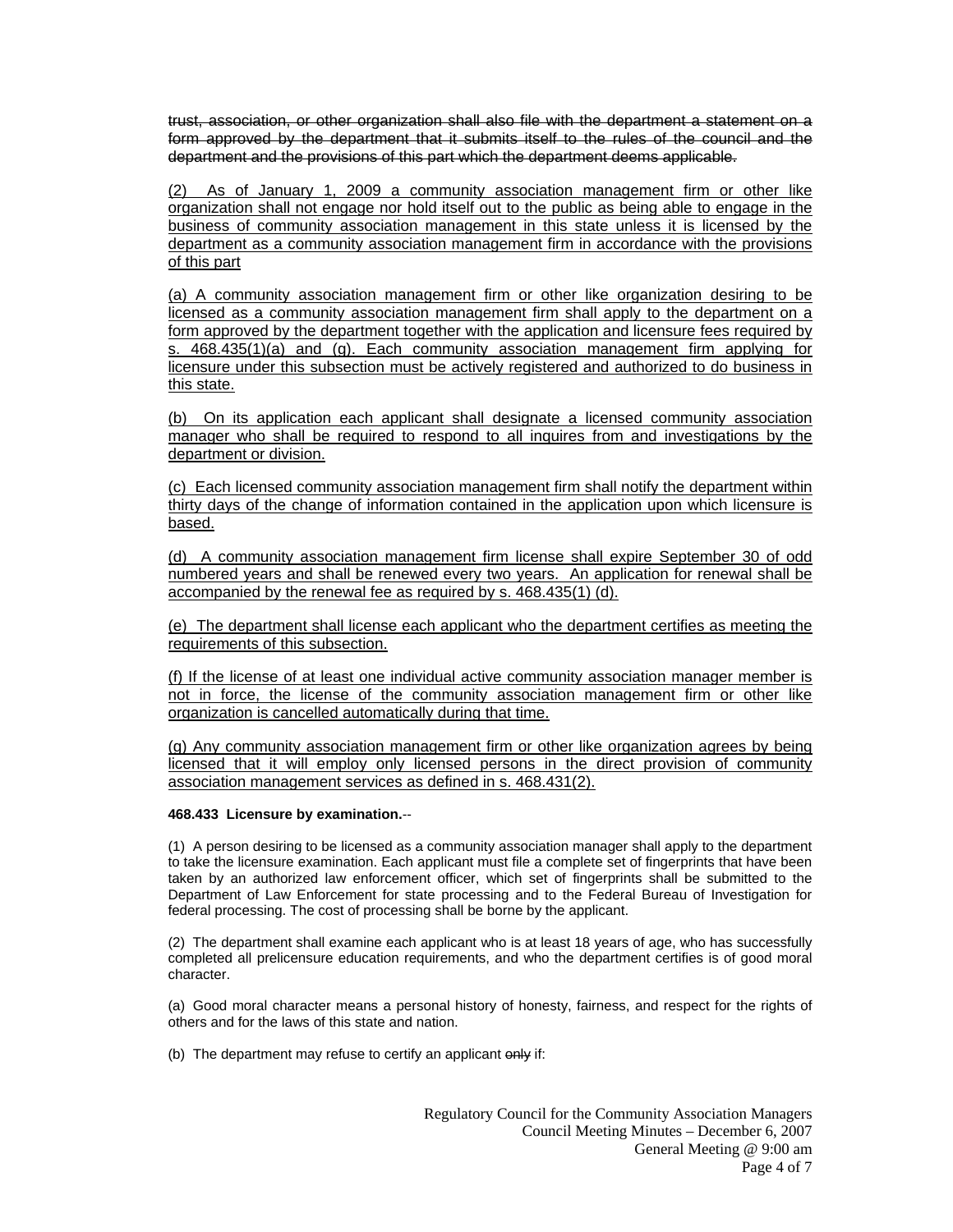1. There is a substantial connection between the lack of good moral character of the applicant and the professional responsibilities of a community association manager; and

2. The finding by the department of lack of good moral character is supported by clear and convincing evidence.

#### (3) The applicant is found to have been providing management services requiring licensure without the requisite license.

(c) When an applicant is found to be unqualified for a license because of a lack of good moral character, the department shall furnish the applicant a statement containing its findings, a complete record of the evidence upon which the determination was based, and a notice of the rights of the applicant to a rehearing and appeal.

(d) The board council shall establish by rule the required amount of prelicensure education, which shall consist of not more than 24 hours of in-person instruction by a department-approved provider and which shall cover all areas of the examination specified in subsection (3). Such instruction shall be completed within 12 months prior to the date of the examination. Prelicensure education providers shall be considered continuing education providers for purposes of establishing provider approval fees. A licensee shall not be required to comply with the continuing education requirements of s. 468.4337 prior to the first license renewal. The department shall, by rule, set standards for exceptions to the requirement of in-person instruction in cases of hardship or disability.

 $(3)$  (4) The board council shall approve an examination for licensure. The examination must demonstrate that the applicant has a fundamental knowledge of state and federal laws relating to the operation of all types of community associations and state laws relating to corporations and nonprofit corporations, proper preparation of community association budgets, proper procedures for noticing and conducting community association meetings, insurance matters relating to community associations, and management skills.

(4) (5) The department shall issue a license to practice in this state as a community association manager to any applicant not otherwise unqualified who successfully completes the examination in accordance with this section and pays the appropriate fee.

**468.4337 Continuing education.**--The department may not renew a license until the licensee submits proof that the licensee has completed the requisite hours of continuing education. No more than 10 hours of continuing education annually shall be required for renewal of a license. The number of hours, criteria, and course content shall be approved by the board council by rule.

468.4338 Reactivation; continuing education.—The board council shall prescribe by rule continuing education requirements for reactivating a license. The continuing education requirements for reactivating a license may not exceed 10 classroom hours for each year the license was inactive.

#### **468.435 Fees; establishment; disposition.**—

(1) The board council shall, by rule, establish fees for the described purposes and within the ranges specified in this section:

- (a) Application fee: not less than \$25, or more than \$50.
- (b) Examination fee: not less than \$25, or more than \$100.
- (c) Initial license fee: not less than \$25, or more than \$100.
- (d) Renewal of license fee: not less than \$25, or more than \$100.
- (e) Delinquent license fee: not less than \$25, or more than \$50.
- (f) Inactive license fee: not less than \$10, or more than \$25.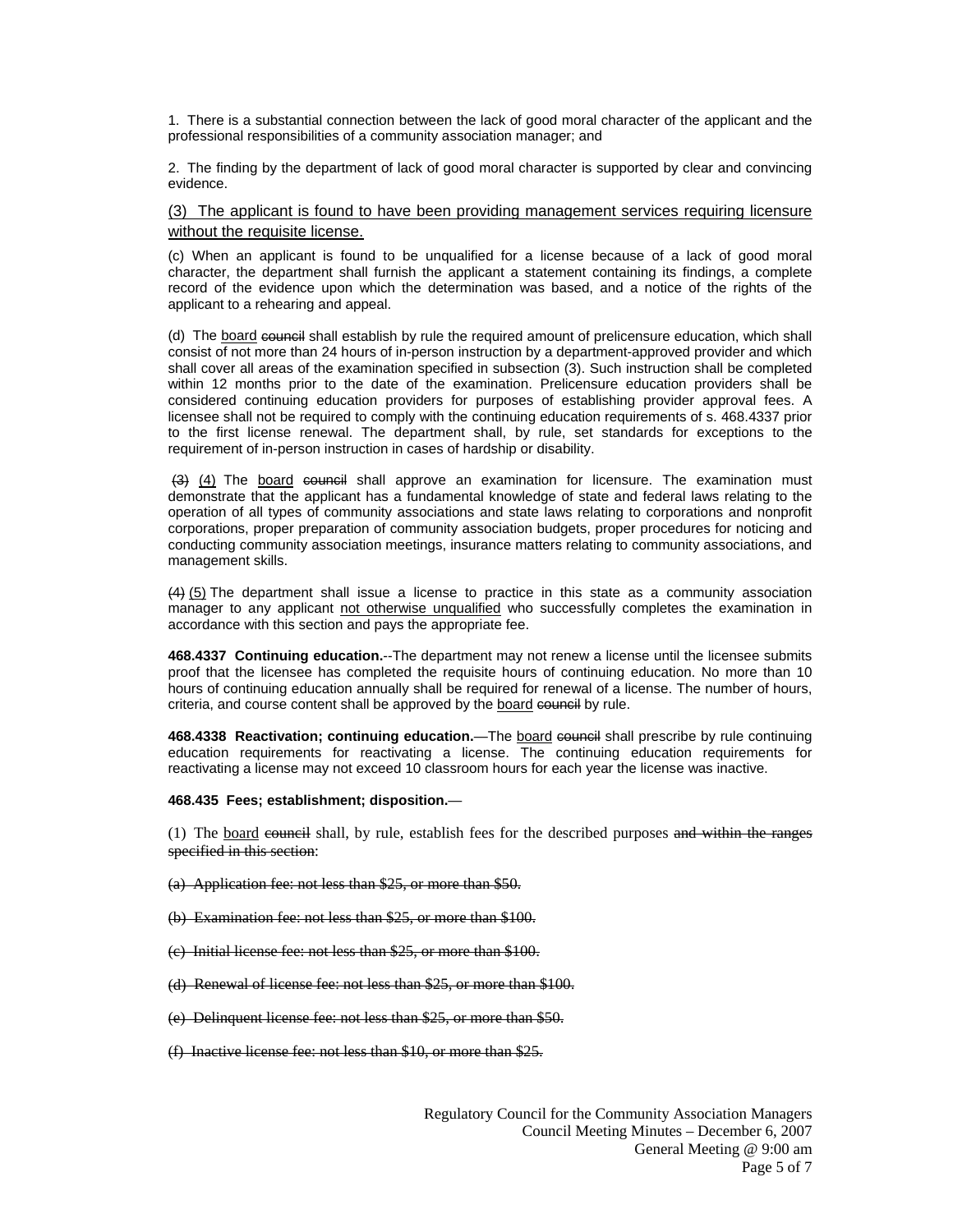(2) Until t The board council shall adopts rules establishing fees under subsection (1), the lower amount in each range shall apply.

(3) Fees collected under this section shall be deposited to the credit of the Professional Regulation Trust Fund.

(4) The board council shall establish fees that are adequate to fund the cost to implement the provisions of this part. Fees shall be based on the department estimates of the revenue required to implement this part and the provisions of law with respect to the regulation of community association managers.

#### **468.436 Disciplinary proceedings.**—

(1) The Department shall investigate complaints filed against community association managers or firms and allegations of violations by a community association manager or firm of Chapter 455, 468 or rules promulgated thereunder forwarded from other DBPR Divisions.

(2) The following acts constitute grounds for which the disciplinary actions in subsection  $(3)$  (4) may be taken:

(a) Violation of any provision of s. 455.227(1).

(b)1. Violation of any provision of this part.

2 Violation of any lawful order or rule rendered or adopted by the department or the board council.

3. Being convicted of or pleading nolo contendere to a felony in any court in the United States.

4. Obtaining a license or certification or any other order, ruling, or authorization by means of fraud, misrepresentation, or concealment of material facts.

5. Committing acts of gross misconduct or gross negligence in connection with the profession.

6. Contracting, on behalf of an association, with any entity in which the licensee has a financial interest that is not disclosed.

 $(2)$  (3) The board council shall specify by rule the acts or omissions that constitute a violation of subsection (1).

(3) (4) When the department finds any community association manager or firm guilty of any of the grounds set forth in subsection (1), it shall refer the matter to the department, which may enter an order imposing one or more of the following penalties:

(a) Denial of an application for licensure.

(b) Revocation or suspension of a license.

(c) Imposition of an administrative fine not to exceed \$5,000 for each count or separate offense.

(d) Issuance of a reprimand.

(e) Placement of the community association manager on probation for a period of time and subject to such conditions as the department specifies.